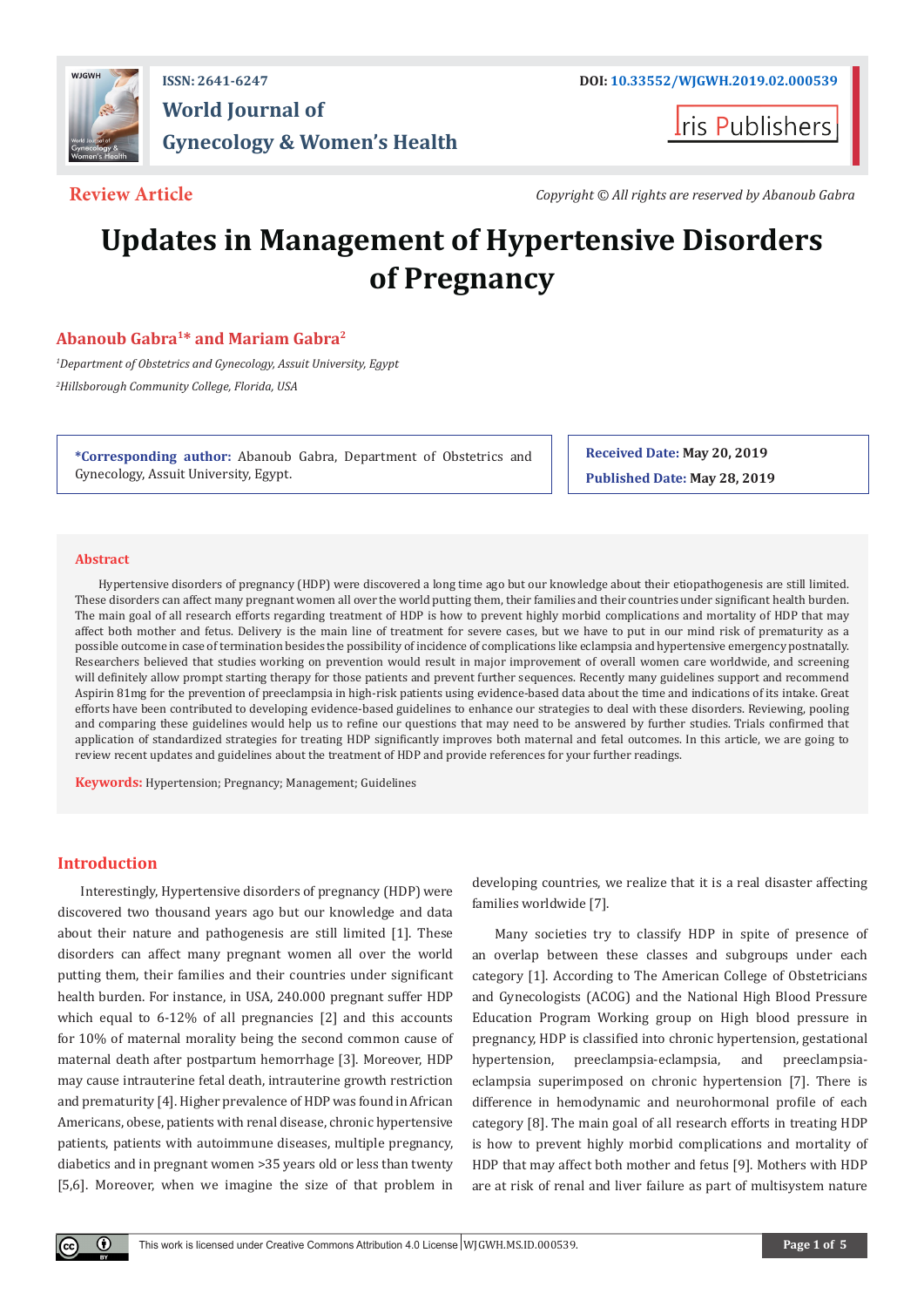of the disease that is not understood completely. Besides that, coagulopathies increase her risk of postpartum hemorrhage which is the leading cause of maternal mortality worldwide [10]. Indeed, HDP increase risk of cardiovascular and cerebrovascular event in the lifetime and its mortality through their systematic metabolic and vascular abnormal changes [11]. With the growing concept of the 4th-trimester care, HDP remain a cornerstone in the postnatal care which includes measuring BP and patient's awareness of symptoms of that disease till 4-6 weeks to anticipate any complications that may threaten women health [1].

Because of all those complications, researchers believed that studies working on prevention would result in major improvement of overall women care worldwide [11,12], and screening will definitely allow prompt starting therapy for those patients. In this article, we are going to review recent updates and guidelines about the treatment of HDP and provide references for your further readings.

# **Management**

Great efforts have been contributed to developing evidencebased guidelines to enhance our strategies to deal with these disorders. Reviewing, pooling and comparing these guidelines would help us to refine our questions that may need to be answered by further studies. Trials confirmed that application of standardized strategy for treating HDP improves so much both maternal and fetal outcome [13,14].

#### **Chronic hypertension**

Chronic hypertension affects about 5% of pregnancies and increases the risk of both fetal and maternal morbidity [15]. It is defined as systolic BP of 140 or more Or diastolic BP of 90 or more Or both on 2 separate occasions at least 4 hours apart [16]. This condition is diagnosed at or before 20 gestational weeks or already documented before pregnancy [17], however, ACOG suggest that gestational hypertension or early onset preeclampsia should be considered if 1st trimester BP measures are within normal range [18]. Mostly clinicians attribute this condition to essential hypertension, but they should consider secondary causes in case of young aged onset and refractoriness to therapy [15].

Regarding management, chronic hypertension should be managed because of its lifelong end-organ damaging effects but pregnancy is a short time event and data suggest fetal risk with excessive low BP and placental hypoperfusion [19] so pharmacological treatment is recommended when BP equal or is greater than 150/100 mmHg [16]. But other researchers recommend the goal of below 140/90 when patient has multiple risk factors that increase risk of maternal mortality and morbidity [15].

Complete metabolic panel should be done, and patient should be counseled about daily BP monitoring with log and how to use automated devices, we can use video materials like the educational video of American Medical Association (AMA) and American Heart Association (AHA). She should be also counseled in both antepartum

and postpartum care visits about symptoms of severe preeclampsia and imminent eclampsia [15]. Moderate exercise is encouraged but weight loss and extreme low salt diet are not recommended [19]. First lines drugs are alpha-methyldopa, nifedipine and labetalol and drugs affecting the renin-angiotensin system should be avoided because of their well know teratogenic effect [19]. Diuretics are also not recommended because it aggravates hemoconcentration of preeclampsia which may predispose to clots [20].

According to ACOG, Fetal wellbeing should be assessed by ultrasound and umbilical artery Doppler should be done to assess placental perfusion in case of abnormal US findings like IUGR and oligohydramnios [19]. NICE recommends fetal assessment by US and umbilical artery Doppler at 28-30 weeks and at 32-34 weeks. if results are normal, clinicians should not repeat them unless clinically indicated [20].

In uncomplicated patients of chronic hypertension, delivery is not recommended before 38 weeks but progression of the disease to preeclampsia and eclampsia affect decision making regarding time of delivery [19].

# **Gestational hypertension and Preeclampsia without severe features**

Gestational hypertension is defined as elevated BP above 140/90 mmHg after 20 weeks at two separate occasions 6 hours apart in absence of features of severe preeclampsia [21]. Severe gestational hypertension is defined by sustained elevated BP at more than or equal 160/110 mmHg [22]. It is the most common cause of high BP in pregnancy [1,22]. Some authors recommend the term ''pregnancy-induced hypertension'' to describe this condition that may include preeclampsia as well [2]. This condition should be distinguished from chronic hypertension [22] and transient gestational hypertension. The return of BP to normal after 42 days postpartum means that it is gestational hypertension, this indicates the importance of postpartum care for those patients and the relative accuracy of diagnosis till that time [5]. Presence of proteinuria indicates its progression to preeclampsia [19]. Those cases may develop severe preeclampsia or eclampsia with progression of pregnancy especially with elevated uric acid and with onset at less than 34 weeks [23]. some cases with mild disease and its onset at or beyond 37 weeks have a similar outcome to normotensive cases [22].

Gestational hypertension and preeclampsia without severe features are managed by the same strategy, control of hypertension and expectant management are the main concepts in this strategy [16]. Prenatal care should include BP measurement and proteinuria once weekly at office besides assessment of platelet count and liver enzymes are suggested weekly in order to detect progression to severe preeclampsia [19,22]. As well, patients should be counseled about symptoms of severe preeclampsia and seeking ER as rapid as they can [22]. Bed rest is no longer recommended especially with raising concerns of thromboembolism [19,22]. Because of risk of fetoplacental insufficiency, fetal monitoring should be done twice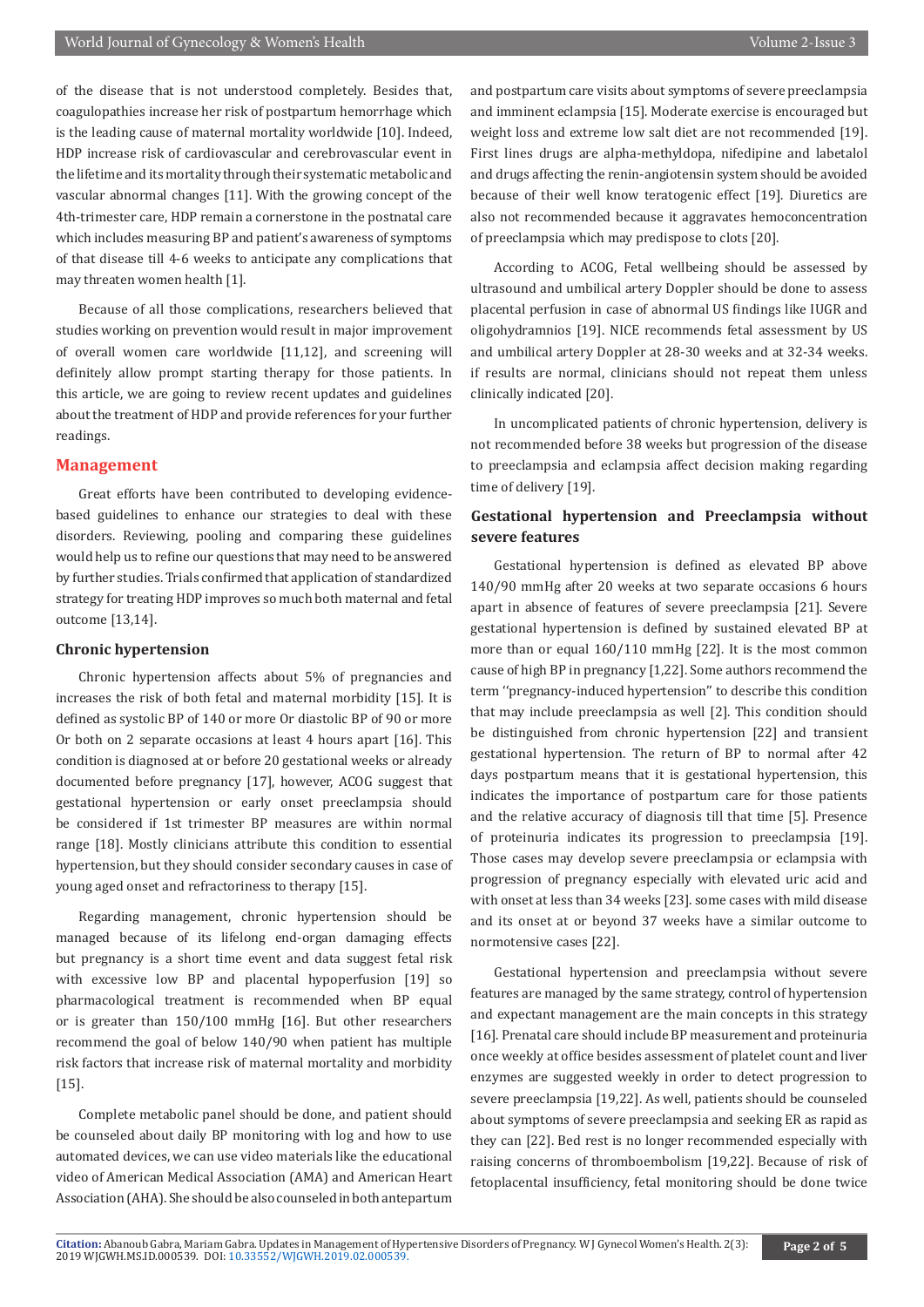weekly in case of preeclampsia or once weekly in case of gestational hypertension by US (include Amniotic Fluid Index) and Non-Stress Test besides daily count of fetal movements [19,24]. Fetal monitoring in form of Non-Stress Test and Biophysical Profile [22] should be done till 34 weeks and it should not be repeated after excepting if clinically indicated (20). Pharmacological therapies are reserved to patients with BP more than 160/110 [7] and the same drugs as chronic hypertension with well documented fetal safety [19]. This concept is applied till 37-39 weeks or more in presence adequate resources in a nearby maternal-fetal unit [18,20,23]. Magnesium sulfate is not recommended for seizure prophylaxis because of its low incidence in gestational hypertension [1]. In presence of rupture of membranes, abnormal fetal monitoring [16] or ultrasonographic findings of fetal growth restriction confirmed by Doppler, delivery is indicated at 34 weeks [19,20]. But in presence of any maternal or fetal instability, delivery is recommended as soon as possible after stabilization of general condition [19].

# **Preeclampsia with severe features / eclampsia**

SOMANZ defines preeclampsia with severe features as a unique condition of pregnancy with multisystemic effects involving liver, kidney and other hematological parameters [17]. ACOG criteria for diagnosis include new onset hypertension after 20 weeks associated with new onset proteinuria (>300 mg/24 hours urine collection) [19]. In absence of proteinuria can be made upon presence of gestational hypertension plus any of the following: low platelet count less than 100.000/cc, creatinine level more than 1.1 ( double the baseline creatinine level in absence of other renal problem), raised liver enzymes ( double baseline), pulmonary edema, visual or cerebral symptoms [18]. ACOG recommends that decision of delivery should be made based neither on the severity of proteinuria nor on the change in the amount of proteinuria [18]. As a result of our limited knowledge about etiopathogenesis of preeclampsia, we should expand our management to involve preconception care of high-risk women or patients with positive personal history until 4th-trimester care postnatally [25].

The rationale of management of those patients focused on riskbenefit balance of termination of pregnancy to avoid maternal or fetal complications or cautious expectant management to avoid neonatal risks of prematurity [26]. the decision should be made based on severity of the disease and gestational age because initial presentation is not a reliable tool to predict the course of progression of the disease [11]. When expectant management is considered till 34 weeks, ACOG recommends steroid administration to enhance fetal lung maturity [18] and close monitoring for signs and symptoms of severity on both mother and fetus should be considered. Reviewers of Cochrane trials conclude that there is a lack of sufficient evidence in order to make a clinical guidance for bed rest and it should not be routinely recommended [27]. Most guidelines agree that termination should be done at or beyond 37 weeks, it could be also done at or beyond 34 weeks in presence of IUGR, oligohydramnios, rupture of membranes, progressive labor and biophysical profile of 6/10 or less [17,18,23,26]. But in presence of any fetal or maternal instability, delivery is indicated

regardless of gestational age (19)(28) because delivery has a very beneficial effect on preventing serious maternal complications [27]. As control of BP alone does not prevent seizures, Magnesium sulfate is a cornerstone in the prevention of eclampsia [26]. It should be administered prenatally, at labor and at least 24 hours postnatally [11]. Researchers suggest that it may contribute to slowing neuromuscular conduction and increase seizure threshold [27]. Special protocols are used for patients with renal insufficiency in addition to regular monitoring of serum Mg level and watchful observation of signs of Mg toxicity [11]. Pharmacological treatment of cases with BP above 160/100 has been shown to decrease the incidence of a cerebral vascular incident on those patients [11]. NICE guidelines support labetalol as combined alpha and beta blocker as the first line of treatment [20]. ACOG and SOGC recommend labetalol, hydralazine, and nifedipine as first-line agents [29]. ACOG recommends that mode of delivery should be individualized based on fetal presentation, gestational age, cervical status, and maternalfetal stability and it does not need to be generalized as cesarean section [18]. Combined oxytocin and ergometrine use should be avoided in managing the third stage of labor as ergots cause more elevation of BP in those patients [27].

## **Emergency Therapy**

Acute onset of severe hypertension is defined as BP higher than 170/110 and it is considered persistent if remains the same 5-15 minutes later [30]. it is associated with a higher incidence of cerebrovascular stroke and eclampsia in preeclamptic patients [14] so proper antihypertensives should be administrated within 15-30 minutes of confirmed severe hypertension [14]. This condition requires urgent antihypertensive medications and close observation of both mother and her fetus [14]. ACOG and the National heart, lung and blood institute recommend that immediate release oral Nifedipine, intravenous labetalol, and hydralazine are the first lines of treatment for hypertensive emergency either during pregnancy or postnatally [14,31]. In a randomized doubleblinded clinical trial of both oral nifedipine and IV labetalol, both found to be effective in this condition [32] but oral nifedipine was found to be rapidly effective, has a longer duration of action and associated with improved urine output and less side effect [33,34]. Dropping of BP with Oral nifedipine is associated with no change in fetal heart rate [35] nor in fetal and uteroplacental Doppler indices [36], although it is associated with a drop of mean blood pressure and systemic vascular resistance in addition to enhancement of cardiac index which is an accurate parameter of cardiac output [37]. Co-administration of nifedipine and magnesium sulfate do not increase incidence of toxicity and side effects of Mg sulfate [38]. Limited evidence suggests the effectiveness of nicardipine in this condition with safe maternal and fetal profile [39,40]. In refractory case, clinicians should seek consultation of feto-maternal or intensive care subspecialists for lines to control this condition [14].

# **Role of Preventive Medicine**

Strong evidence of the role of low dose aspirin (<81 mg) causes many societies concerned about women health to admit its benefits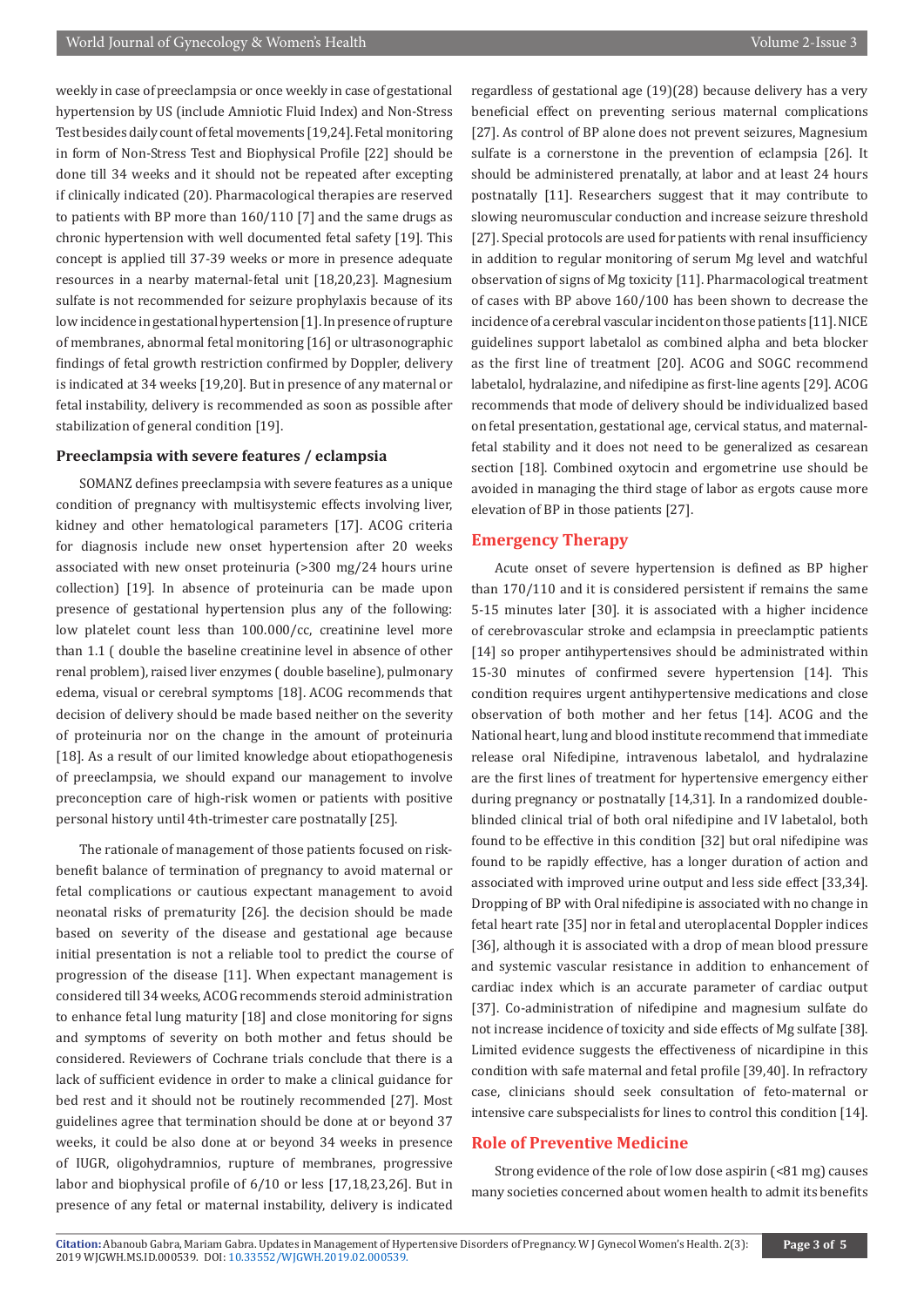in preeclampsia prevention in high risk pregnant women. ACOG, USPSTF, WHO, NICE and AAFP recommend its intake after 1st trimester at 12-16 weeks [4]. USPSTF recommends it in presence of one or more of high-risk factors like history of preeclampsia, multiple gestation, kidney disease, autoimmune disease like antiphospholipid syndrome, type 1 or type 2 diabetes, and chronic hypertension or more than one of several moderate-risk factors like primigravidity, maternal age of 35 years or older, a body mass index greater than 30, family history of preeclampsia, sociodemographic characteristics, and personal history factors [6] In absence of highrisk factors for preeclampsia, current evidence-based data does not support its use for the prevention of preeclampsia, IUGR, IUFD, or prematurity [6].

Evidence-based guidelines support Calcium supplements as a preventive tool against preeclampsia in societies with low calcium intake [18]. High dose Methylprednisolone was not found to be effective to prevent drop of platelets count in preeclamptic patient with count 150.000 unit/cc or keep it above 100.000 unit/ cc [41]. 5-day postpartum course of Torsemide was not found to be effective in prevention of persistent postpartum preeclampsia [42]. Effective prenatal care and frequent antenatal visits are associated with improved outcomes of HDP regarding both maternal and fetal health [43]. USPSTF recommends screening for preeclampsia by frequent measurement of blood pressure through antenatal care [44]. ACOG recommends BP measure and detailed medical history to evaluate risk factors [18]. NICE and SOGC still recommend urinalysis for proteinuria in addition to BP measurement [44,45].

# **Summary**

Hypertensive disorders of pregnancy (HDP) were diseases of a long time ago but our knowledge about their etiopathogenesis are still in need of more researches. These disorders can affect many pregnant women all over the world putting them, their families and their countries under significant health burden. The main goal of research efforts is how to prevent highly morbid complications and mortality of HDP that may affect both mother and fetus. Delivery remains the main line of treatment for severe cases indicating the role of fetoplacental unit in the disease, but we must consider the risk of prematurity as a possible outcome in case of termination besides the possibility of incidence of complications like eclampsia and hypertensive emergency postnatally. Researchers believed that studies working on prevention would result in impressive improvement of overall women care worldwide, and screening will allow prompt starting of treatment for those patients and prevent further sequences. Recently many guidelines support and recommend Aspirin 81mg for the prevention of preeclampsia in high-risk patients using evidence-based data about the time and indications of its intake. Great efforts have been contributed to developing evidence-based guidelines to enhance our strategies to deal with these disorders. Reviewing, pooling and comparing these guidelines would help us to refine our questions that may need to be answered by further studies. Trials confirmed that application of standardized strategies improves both maternal and fetal outcomes.

# **Acknowledgement**

None.

### **Conflict of Interest**

No conflict of interest.

#### **References**

- 1. [Rosser ML, Katz NT \(2013\) Preeclampsia: an obstetrician's perspective.](https://www.ncbi.nlm.nih.gov/pubmed/23928395) [Adv Chronic Kidney Dis 20\(3\): 287-296.](https://www.ncbi.nlm.nih.gov/pubmed/23928395)
- 2. Paul E, Marik (2016) Hypertensive disorders of pregnancy. Am Fam Physician 93(2):121–127.
- 3. (2013) CMQCC. Improving Health Care Response to Preeclampsia: A California Quality Improvement Toolkit. 1-158.
- 4. [LeFevre ML \(2014\) Low-dose aspirin use for the prevention of morbidity](https://www.ncbi.nlm.nih.gov/pubmed/25200125) [and mortality from preeclampsia: U.S. Preventive Services Task Force](https://www.ncbi.nlm.nih.gov/pubmed/25200125) [recommendation statement. Ann Intern Med 161\(11\): 819–826.](https://www.ncbi.nlm.nih.gov/pubmed/25200125)
- 5. Tiina Podymow, Phyllis August, Amanda R Vest, Leslie S Cho, Amanda R Vest, et al. (2012) Hypertension in Pregnancy. Cardiovasc Ther A Companion to Braunwald's Hear Dis Fourth14(2): 521–528.
- 6. [\(2018\) ACOG Committee Opinion Low-Dose Aspirin Use During](https://www.ncbi.nlm.nih.gov/pubmed/29939940) [Pregnancy. Obstet Gynecol 132\(1\): e44–e52.](https://www.ncbi.nlm.nih.gov/pubmed/29939940)
- 7. [Jim B, Sharma S, Kebede T, Acharya A \(2010\) Hypertension in pregnancy:](https://www.ncbi.nlm.nih.gov/pubmed/20539101) [A comprehensive update. Cardiol Rev 18\(4\): 178–189.](https://www.ncbi.nlm.nih.gov/pubmed/20539101)
- 8. [Borghi C, Cicero AF, Degli Esposti D, Immordino V, Bacchelli S, et al.](https://www.ncbi.nlm.nih.gov/pubmed/21116739) [\(2011\) Hemodynamic and neurohumoral profile in patients with](https://www.ncbi.nlm.nih.gov/pubmed/21116739) [different types of hypertension in pregnancy. Intern Emerg Med 6\(3\):](https://www.ncbi.nlm.nih.gov/pubmed/21116739) [227–234.](https://www.ncbi.nlm.nih.gov/pubmed/21116739)
- 9. Kattah AG, Garovic VD (2013) The management of hypertension in pregnancy. Adv Chronic Kidney Dis 20(3): 229–239.
- 10. [Sibai BM \(2012\) Etiology and management of postpartum hypertension](https://www.ncbi.nlm.nih.gov/pubmed/21963308)[preeclampsia. Am J Obstet Gynecol 206\(6\): 470–475.](https://www.ncbi.nlm.nih.gov/pubmed/21963308)
- 11. [Wagner SJ, Barac S, Garovic VD \(2007\) Hypertensive pregnancy](https://www.ncbi.nlm.nih.gov/pubmed/17617769) [disorders: current concepts. J Clin Hypertens \(Greenwich\) 9\(7\): 560–](https://www.ncbi.nlm.nih.gov/pubmed/17617769) [566.](https://www.ncbi.nlm.nih.gov/pubmed/17617769)
- 12. [Huda SS, Freeman DJ, Nelson SM \(2009\) Short- and long-term strategies](https://www.ncbi.nlm.nih.gov/pubmed/19954320) [for the management of hypertensive disorders of pregnancy. Expert Rev](https://www.ncbi.nlm.nih.gov/pubmed/19954320) [Cardiovasc Ther 7\(12\): 1581–1594.](https://www.ncbi.nlm.nih.gov/pubmed/19954320)
- 13. [Dadelszen P Von, Sawchuck D, Mcmaster R \(2010\) The Active](https://www.ncbi.nlm.nih.gov/pubmed/20733449) [Implementation of Pregnancy hypertension guidelines in British](https://www.ncbi.nlm.nih.gov/pubmed/20733449) [Columbia. Obstet Gynecol 116\(3\): 659–666.](https://www.ncbi.nlm.nih.gov/pubmed/20733449)
- 14.(2017) Emergent Therapy for Acute-Onset, Severe Hypertension During Pregnancy and the Postpartum Period, Committee on Obstetric Practice, ACOG.
- 15. [Ankumah NE, Sibai BM \(2017\) Chronic Hypertension in pregnancy:](https://www.ncbi.nlm.nih.gov/pubmed/28005588) [diagnosis and management. Clin Obstet Gynecol 60\(1\): 206–214.](https://www.ncbi.nlm.nih.gov/pubmed/28005588)
- 16. Leeman Lawrence lee t, dresang FP (2016) Hypertensive disorders of pregnancy. Am Acad Fam Physicians 87(2):194–198.
- 17. Lowe SA, Brown MA, Brown M a, Dekker GA, Dekker G a, Gatt S, et al. (2009) Guidelines for the management of hypertensive disorders of pregnancy SOMANZ 2008. Aust N Z J Obstet Gynaecol 49: 242–246.
- 18. Roberts James M, Druzin Maurice, August Phyllis A, Gaiser Robert R, Bakris George, et al. (2013) Hypertension in pregnancy, ACOG guidelines. pp.1-100.
- 19. Roberts James M, Druzin Maurice, August Phyllis A, Gaiser Robert R, Bakris George, et al. (2013) Report of the American College of Obstetricians and Gynecologists' Task Force on Hypertension in Pregnancy 122(5): 1–100.
- 20. [Visintin C, Mugglestone MA, Almerie MQ, Nherera LM, James D \(2010\)](https://www.ncbi.nlm.nih.gov/pubmed/20739360) [Management of hypertensive disorders during pregnancy: Summary of](https://www.ncbi.nlm.nih.gov/pubmed/20739360) [NICE guidance. BMJ 341\(7771\): 499–501.](https://www.ncbi.nlm.nih.gov/pubmed/20739360)